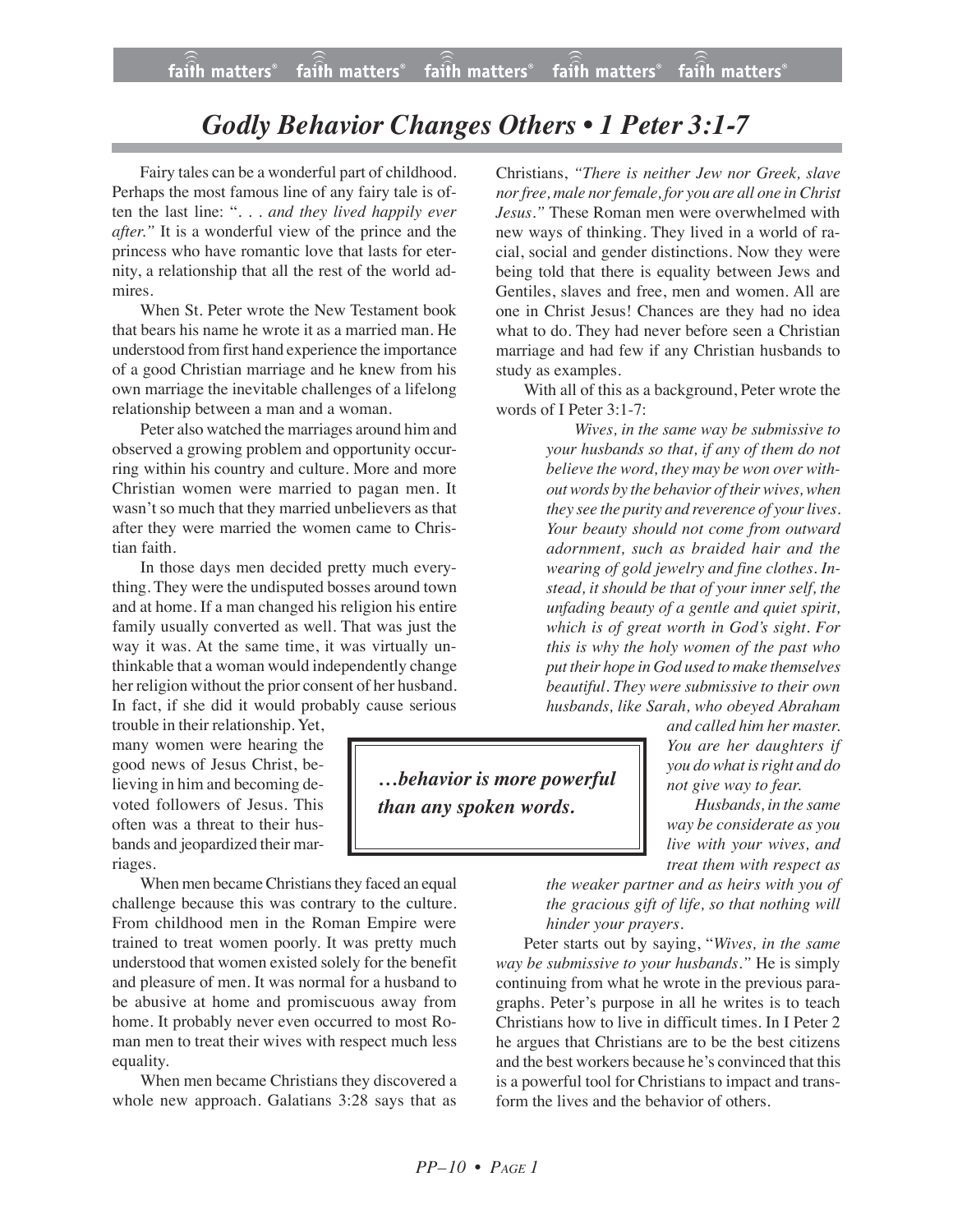What he's talking about is not a passive submission but an active submission that does good. The whole idea is something of a cousin to the non-violence approach taught by Gandhi in India and Martin Luther King, Jr., in America. Therefore, Peter starts out by telling Christian wives to bring the same type of behavior that transforms governments and workplaces into their homes and marriages.

The goal of all this is to see their husbands become Christians: *". . . if any of them do not believe the word, they may be won over without words by the behavior of their wives."* There is something of a play on words here. It is saying that if any husband does not believe the word of God, the best way to persuade him to believe is for his Christian wife not to talk a lot. It is saying that behavior is more powerful than any spoken words.

This shows an enormous faith in the power of Christian behavior. It assumes that simply by acting Christianly we can persuade unbelievers to become Christians. We can actually keep our mouths shut and by what we do we can show other people what it means to be a Christian.

There is an underlying assumption here that every Christian is fundamentally evangelistic. That is, every Christian is on a mission to identify unbelievers and do everything possible to persuade them to follow Jesus. To be a Christian is to be a witness. To be a Christian is to be a missionary. To be a Christian is to be an evangelist. What is true for Christian wives married to unbelievers is true for every Christian everywhere.

When advising Christian wives married to unbelieving husbands it is interesting to see what Peter does not tell wives to do. He realizes that many of these women are in extremely difficult circumstances. They have become Christians. Their husbands have little respect for Christianity and don't want to go along. In fact, they don't want to give consent or permission for the conversion that has taken place. Yet she is not told to divorce her husband.

There are multiple reasons for this. Practically, Roman wives had little legal chance of divorcing their husbands. Husbands could easily divorce wives but it was virtually impossible for wives to divorce their husbands. Spiritually, the only way a wife could live a godly life to evangelize and change her husband was to stay in the marriage.

She is also not told to insist on her rights. Although the Bible is clear that women had (and have) rights that was not to be her primary emphasis because it probably wouldn't work.

And, she is not told to talk him into believing. In fact, to the contrary, it seems to be assumed that the less she says the better that is. Actions speak louder than words.

So, what is a Christian wife supposed to do? Very simply, she is supposed to be a good wife. The Christian wife is challenged here to be unselfish, pure, reverent, beautiful . . . and to pick a godly example.

Unselfish: That is what submissiveness is all about. It is putting the other person first. It is a willingness to take the number two position.

Pure: She is to be sexually moral and faithful. This may seem like an unfair expectation when so many pagan husbands were so sexually promiscuous. But the whole point is that she lives by a different standard. She is morally pure for Jesus' sake. This shows her unbelieving husband the contrast between Christianity and paganism.

Reverent: She lives all of life in awe of God. She has confidence and trust in God. She is absolutely convinced that God is good and he is engaged in everything that happens in her life and marriage. That confidence and trust in God is an impressive teacher to her husband.

Beautiful:

*Your beauty should not come from outward adornment, such as braided hair and the wearing of gold jewelry and fine clothes. Instead, it should be that of your inner self, the unfading beauty of a gentle and quiet spirit, which is of great worth in God's sight.*

Hair and clothing styles change from culture to culture and generation to generation. We know from the art of the first century Roman Empire that the fashion for women of that day was to wear their hair ornately braided and decorated with expensive gold and silver combs and with jewels. If they could afford it they wore elaborately expensive dresses. One modern analyst estimates that upper class dresses cost as much as a million dollars.

To be sure, the Bible is not saying that you shouldn't braid your hair or wear jewelry or nice clothes. But it is saying that a Christian woman does not major on outward appearance. That's not what she wants to be known for. She is more concerned about her inner beauty. While she should look good on the outside, she should spend equal or greater time on the inner beauty and how she looks on the inside.

We all know examples of people who are stunning to look at but you don't want to spend much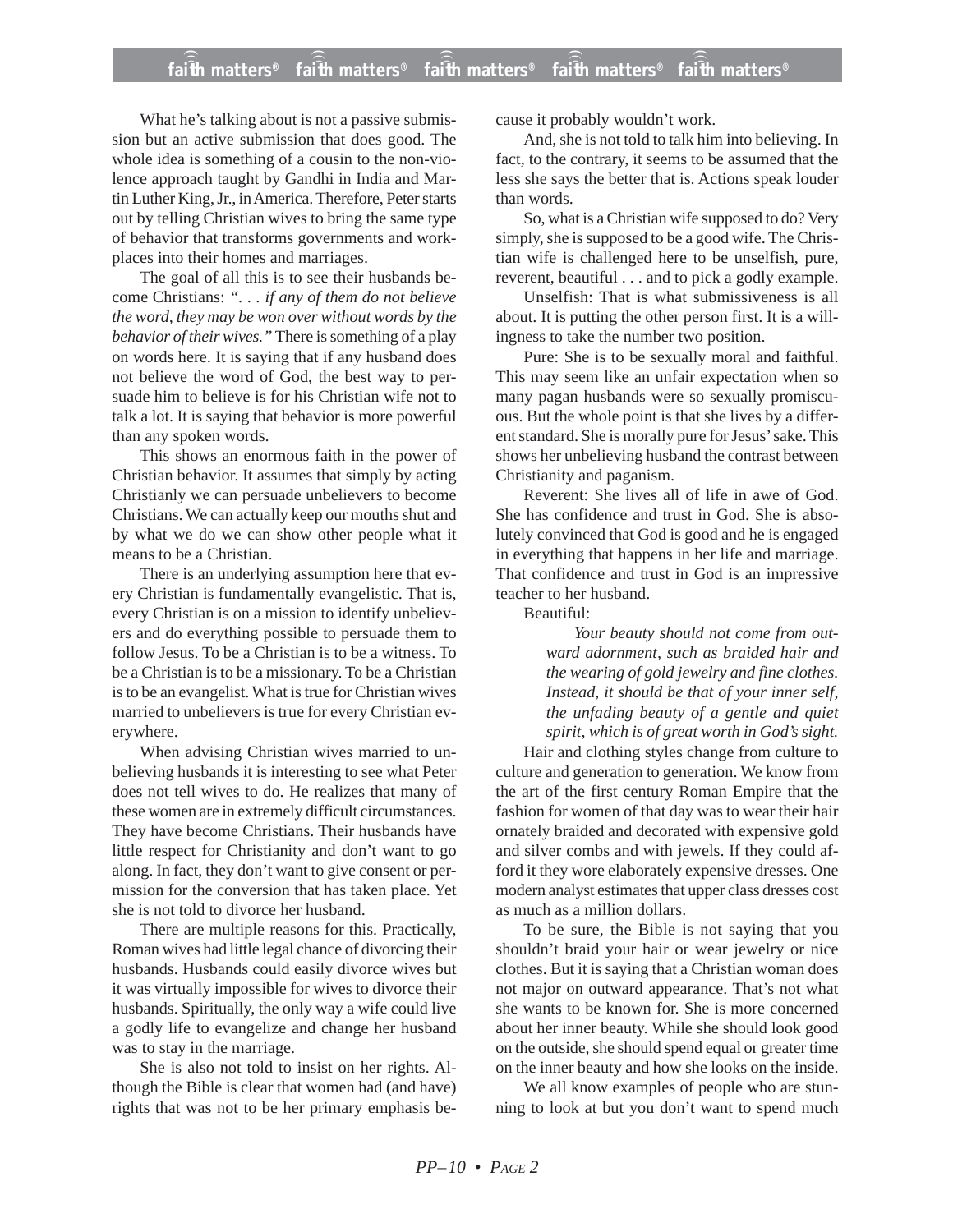## **faith matters® faith matters® faith matters® faith matters® faith matters®** ))) ))) ))) ))) )))

time with them because they are obnoxious. There are others who may at first seem to be very plain but the more you get to know them the more attractive they become.

The fifth suggestion is to pick a godly example. Peter suggested Sarah from the Old Testament. Her husband was Abraham. She was stunningly beautiful but she was best known in history for being a godly woman.

Here's a way to think of what Peter is teaching. If you are a woman, what other woman would you most like to be like? If your first choice is a Hollywood celebrity you probably have the wrong answer. If your first choice is a godly Christian you probably have the right answer. The Bible's advice is to pick your examples well!

The advice to Christian husbands is only onesixth the length of the advice given to Christian wives. So wives get six verses (I Peter 3:1-6) and husbands get one verse (I Peter 1:7). There could be a lot of different explanations for that. One possible explanation is that wives had a bigger challenge in a maledominated culture. While that certainly was true, there is perhaps another reason. It is that Peter assumes that everything that applies to wives equally applies to husbands. It is sort of "ditto" plus some extra respect when Peter says:

> *Husbands, in the same way be considerate as you live with your wives, and treat them with respect as the weaker partner and as heirs with you of the gracious gift of life, so that nothing will hinder your prayers.*

So, Christian wives are to influence their husbands for good—and Christian husbands are to do the same things *"in the same way."* That's really pretty cool when you think about it. If a husband wants to know how to treat his wife, just look at the way she treats him and do the same thing. If a wife wants to know

how to treat her husband, just look at the way he treats her and do the same thing. Christian marriage is about one person teaching the other person how to be more Christian in our behavior to one another.

However, there is a special emphasis for Christian husbands. It is to "*be considerate*". Husbands are to work hard at becoming experts on their wives' needs, emotions, fears, dreams and expectations.

One pastor had an interesting premarital counseling routine. He would give pads and pencils to the prospective bride and groom and ask them each to write down the three things their future spouse liked best to do. The pastor said that most of the women finished in a minute or two while the men sat there trying to think of something to put down. When the lists were finally finished the women were usually right and the men were usually wrong.

That's not good enough for a Christian husband. He is to be an expert on his wife. He is to know her better than anyone else. He is to be constantly and clearly considerate of what she wants and what she needs. She is to know every day that he lives to serve her and her needs.

The Christian husband is to respect his wife. That means he listens to her and honors her opinions. He treats her with dignity and deference. He shuts up when she wants to talk. She is the most important person in his life. Although she may be poorly treated by friends, co-workers and other relatives, her husband will always treat her well.

He is to treat her well as the "*weaker partner*". This does not refer to being spiritually, morally or intellectually unequal. It is the recognition that most men are physically stronger than their wives. So the husband is to use his physical strength to provide for her and to protect her—but never, never to hurt her!

The Christian husband is to relate to his wife as a partner. She is his "*partner*" and *heir "of the gracious gift of life*.*"* Husbands and wives have been given God's gift of life to share together and they are

*Christian marriage is about one person teaching the other person how to be more Christian in our behavior to one another.*

to share it as partners. Partners have strengths and weaknesses. They work together to succeed together. Partners are not perfect. They suffer losses together and celebrate successes together. Partners receive the gifts of God together like heirs splitting an inheritance.

There is one last bit of advice added by Peter that is both strange and wonderful. These are words that no Christian husband should ever miss. So, husbands, listen up:

> *Husbands, in the same way be considerate as you live with your wives, and treat them with respect as the weaker partner and as heirs with you of the gracious gift of life, so*